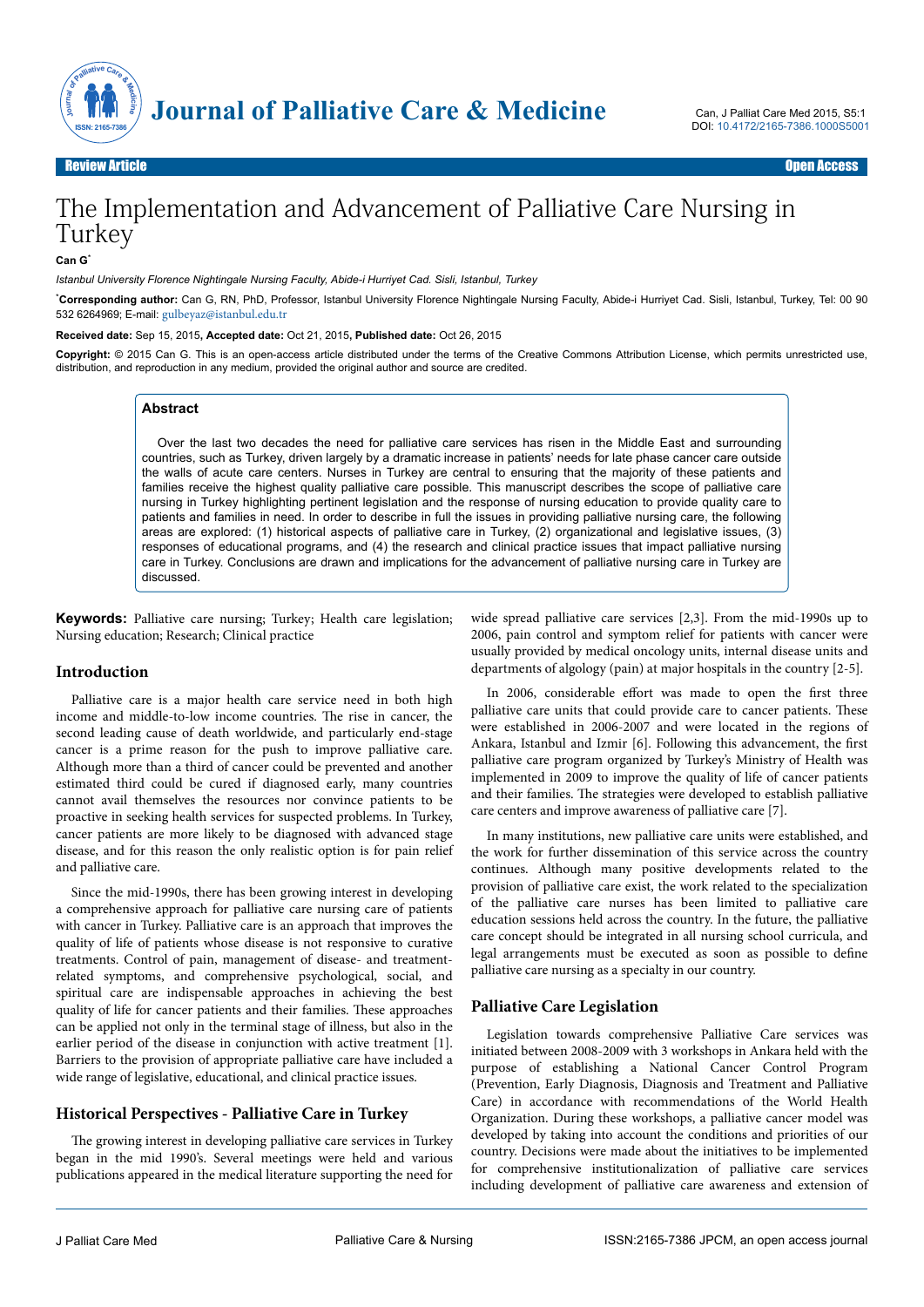the services. Нe meeting proceedings were published as the Palliative Care Action Plan within the scope of the National Cancer Program 2009-2015 [7].

## **Legislation for home and hospital-based palliative care services**

Following those initial efforts, the first legal regulation for provision of palliative care was provided through the "Directive About the Procedures and Principles of Health Services at Home Offered by the Ministry of Health." Нis document was approved by the Ministry of Health on February 1, 2010 which provided for palliative home care services for patients in the terminal phase [8]. As of November 2010; palliative care was established in 68 provinces in a total of 362 Home Health Units within 2nd and 3rd step hospitals. Нe Home Health Service expenses are paid by the Social Security Institution (SGK) [9,10].

Legislation that ensures provision of palliative care services in hospitals was later approved in 2014 under the publication of the "Directive About the Application Procedures and Principles of Palliative Care" [11]. This directive was eventually repealed and replaced by the publication of the new "Directive About the Application Procedures and Principles of Palliative Care" July 7, 2015

[11]. In the new directive, palliative care services will be carried out by the palliative care centers in inpatient health facilities and by the family physicians and home health service units outside the inpatient health facilities [Article 5 (1)].

Page 2 of 8

It was also expressed that palliative care services to persons living in a nursing home can be provided under a palliative care protocol by the inpatient health facilities in collaboration with the nursing home. Нis must be approved by the Directorate. Furthermore, in order to ensure the restructuring of palliative care services provided at inpatient health facilities minimum standards were defined for staff and service criteria, physical conditions and medical equipment for the palliative care centers [11].

Currently, in 38 of 81 provinces in Turkey, palliative care is provided in 67 public hospitals affiliated with the Association of Public Hospitals, 2 university hospitals and 1 private hospital, not only to cancer patients but also to all patients who need palliative care (Table 1) [12]. Additionally, 58 hospitals affiliated with the Association of Public Hospitals are waiting for palliative care unit registration, and 148 hospitals are in the planning stages to establish a palliative care unit. With the completion these efforts, every province in Turkey will have available palliative care services for patients in need of palliative care [12].

| Region                       | <b>Total</b><br>Number of<br>provinces,<br>n |                                         | <b>Registered Centers</b>                       |                                | Centers which are in the<br>application phase |                                         |                                | Centers which are in the<br>planning phase |                                         |                                |
|------------------------------|----------------------------------------------|-----------------------------------------|-------------------------------------------------|--------------------------------|-----------------------------------------------|-----------------------------------------|--------------------------------|--------------------------------------------|-----------------------------------------|--------------------------------|
|                              |                                              | <b>Number</b><br>οf<br>provinc<br>es, n | <b>Numb</b><br>er of<br>hospi<br>tals, $n \mid$ | <b>Number</b><br>of beds,<br>n | <b>Number</b><br>οf<br>provinc<br>es, n       | <b>Number</b><br>οf<br>hospital<br>s, n | <b>Number</b><br>of beds,<br>n | <b>Number</b><br>οf<br>provinc<br>es, n    | <b>Number</b><br>οf<br>hospital<br>s, n | <b>Number</b><br>of beds,<br>n |
| Mediterranean Region         | 8                                            | 4                                       | 5                                               | 49                             | 1                                             | 6                                       | 33                             | $\overline{7}$                             | 17                                      | 230                            |
| Eastern Anatolia Region      | 12                                           | 3                                       | 3                                               | 55                             | 3                                             | 4                                       | 27                             | 10                                         | 18                                      | 183                            |
| Aegean Region                | 8                                            | 5                                       | 15                                              | 202                            | 5                                             | 10                                      | 86                             | $\overline{7}$                             | 22                                      | 207                            |
| Southeastern Anatolia Region | 9                                            | 1                                       | 1                                               | 6                              | 5                                             | 11                                      | 100                            | 4                                          | 12                                      | 122                            |
| Central Anatolia Region      | 13                                           | 9                                       | 16                                              | 184                            | 4                                             | 4                                       | 29                             | $\overline{7}$                             | 30                                      | 399                            |
| <b>Black Sea Region</b>      | 17                                           | $\overline{7}$                          | 14                                              | 141                            | 6                                             | 9                                       | 96                             | 10                                         | 16                                      | 178                            |
| Marmara Region               | 11                                           | 5                                       | 13                                              | 145                            | $\overline{7}$                                | 14                                      | 181                            | 7                                          | 33                                      | 396                            |
| <b>Total</b>                 | 78                                           | 34                                      | 67                                              | 782                            | 31                                            | 58                                      | 552                            | 52                                         | 148                                     | 1715                           |

Table 1: Current status of the palliative care units in public hospitals, Turkey (From the General Directorate of the Health Services. August 17, 2015).

## **Palliative care costs**

Costs for provision of palliative care services at registered inpatient hospitals (according to the Ministry of Health) were included in the scope of reimbursement within the Medical Practice Communique of the Social Security Institution published in the Official Gazette dated December 24, 2014. Reimbursement is provided by the Social Security Institution when a patient receives palliative care within the designated palliative care unit of the inpatient institutions which palliative care unit is registered (Article 2.4.4) [13].

#### **Palliative care recognized as a specialty**

In 2015, palliative care centers were recognized as a specialty through legislation, and as of September 2015, additional payment to

the non-physician staff who work in these units was mandated  $[14]$ . The legal document, "Directive about the Additional Payment to the Staff Who Works in Health Facilities Depending on the Public Hospitals Authority in Turkey" outlines the additional payment guidelines for nurses and other non-medical health professionals who work in the palliative care unit [14]. In regards to palliative care nursing, regulations are lacking that define Palliative Care Nursing as a professional group. In the Nursing Directive published in the Official Gazette on March 8, 2010, palliative care services in nursing are considered as the roles and responsibilities of the oncology nurses who give care in the palliative care process [15].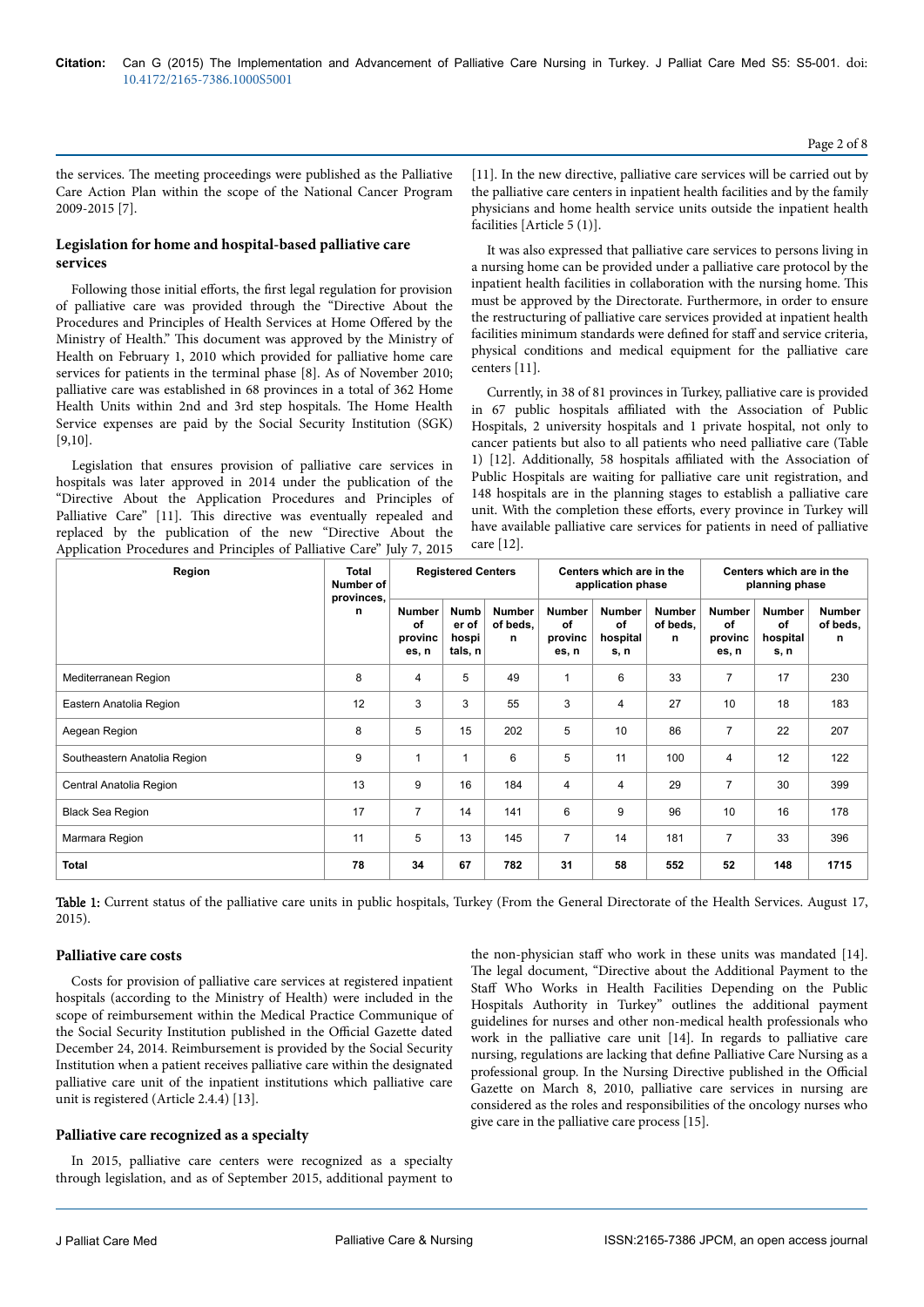#### **Other legislative issues**

According to the Turkish Criminal Code, active and passive euthanasia and assisted suicide are equivalent to killing or murdering, so right of dying patients to issue advanced directives has not yet been established by law in Turkey, and the do-not resuscitate (DNR) order is not yet legal [5]. Additionally lacking are legal arrangements or national policies for the hospice care service in Turkey [5].

# **Clinical Aspects of Palliative Care**

Today in many cities of our country, the establishment of the palliative care units has spread the palliative care services. Nurses who work in these centers continue the palliative care of their patients and give training about the patient care to the family members or caregivers who are responsible for the care of the patient. After the patient is discharged the follow-up and treatment of the patient is continued by the home care team at home [16].

available palliative care services still remain inadequate for the number of cancer patients in need of palliative care. Established new centers provide palliative care not only to cancer patients, but also to all patients who need palliative care. In many institutions where treatment of cancer patients is planned, established special palliative care units for cancer patients are still not available (Table 2). Many cancer patients prefer to receive palliative care services by applying to the institutions where cancer treatment is planned. So many palliative care services continue to be provided by medical oncologists, internists, pain specialists, family physicians, pediatricians, nurses and other health professionals in in-/out-patients units of these hospitals [17]. Many cancer patients and their relatives still think that the "palliative care" is "terminal care" and hold it equivalent to pain control [2,5]. A protective and tolerant attitude toward the disease, a fatalistic mentality, a cohesive effect of the disease on family members, and a shift in the philosophy and targets on the individual are all prevailing characteristics of Turkish society. Therefore, many palliative care needs of cancer patients are still provided by the family and relatives of the patients [18]. Most of the Turkish patients, especially who live in rural areas, still prefer to die at home [5].

#### **Patient care**

Although our country established many positive regulations in the last years to provide patients to reach the palliative care services,

| <b>Province</b>            | Hospital                                                                                      | <b>Constition of Palliative</b><br><b>Care Unit. Year</b> | Number of beds.<br>n |
|----------------------------|-----------------------------------------------------------------------------------------------|-----------------------------------------------------------|----------------------|
| Ankara                     | Atatürk Lung Didease Education and Research Hospital                                          | 2015                                                      | 13                   |
|                            | Dr. Abdurrahman Yurtaslan Ankara Oncology Education and Research Hospital                     | 2007                                                      | 13                   |
| Batman                     | Batman Public Hospital                                                                        | 2015                                                      | 16                   |
| <b>Balikesir</b>           | <b>Balıkesir Public Hospital</b>                                                              | 2015                                                      | 10                   |
| <b>Bursa</b>               | Ali Osman Sonmez Oncology Hospital                                                            | 2015                                                      | 9                    |
| Diyarbakır                 | Diyarbakır Education and Research Hospital                                                    | 2013                                                      | 9                    |
| İstanbul                   | Sureyyapasa Lung Disease Education and Research Hospital                                      | 2015                                                      | 36                   |
|                            | Bagcilar Education and Research Hospital                                                      | 2015                                                      | 10                   |
|                            | Bakırkoy Dr. Sadi Konuk Education and Research Hospital                                       | 2015                                                      | 9                    |
|                            | Dr. Lütfi Kırdar Kartal Education and Research Hospital                                       | 2012                                                      | 10                   |
|                            | Okmeydanı Education and Research Hospital                                                     | 2010                                                      | 2                    |
| <i><u><b>Izmir</b></u></i> | Izmir Aegean University Faculty of the Medicine Hospital, Tülay Aktaş Palliative Care<br>Unit | 2006                                                      | 6                    |
|                            | Izmir Nine September University, Palliative Care Research Center                              | 2012                                                      | $\sim$               |
|                            | Izmir Atatürk Education and Research Hospital                                                 | 2013                                                      | 12                   |
|                            | Bozyaka Education and Research Hospital                                                       | 2015                                                      | 17                   |
|                            | Tepecik Education and Research Hospital                                                       | 2013                                                      | 32                   |
| Kahramanmaras              | Necip Fazıl City Hospital                                                                     | 2015                                                      | 11                   |
| Kayseri                    | Kayseri Education and Research Hospital                                                       | 2015                                                      | 17                   |
| Kocaeli                    | Anatolian Health Center                                                                       | 2006                                                      | 18                   |
| Kutahya                    | Dumlupinar University Evliye Çelebi Education and Research Hospital                           | 2015                                                      | 13                   |
| Samsun                     | Samsun Education and Research Hospital                                                        | 2015                                                      | 26                   |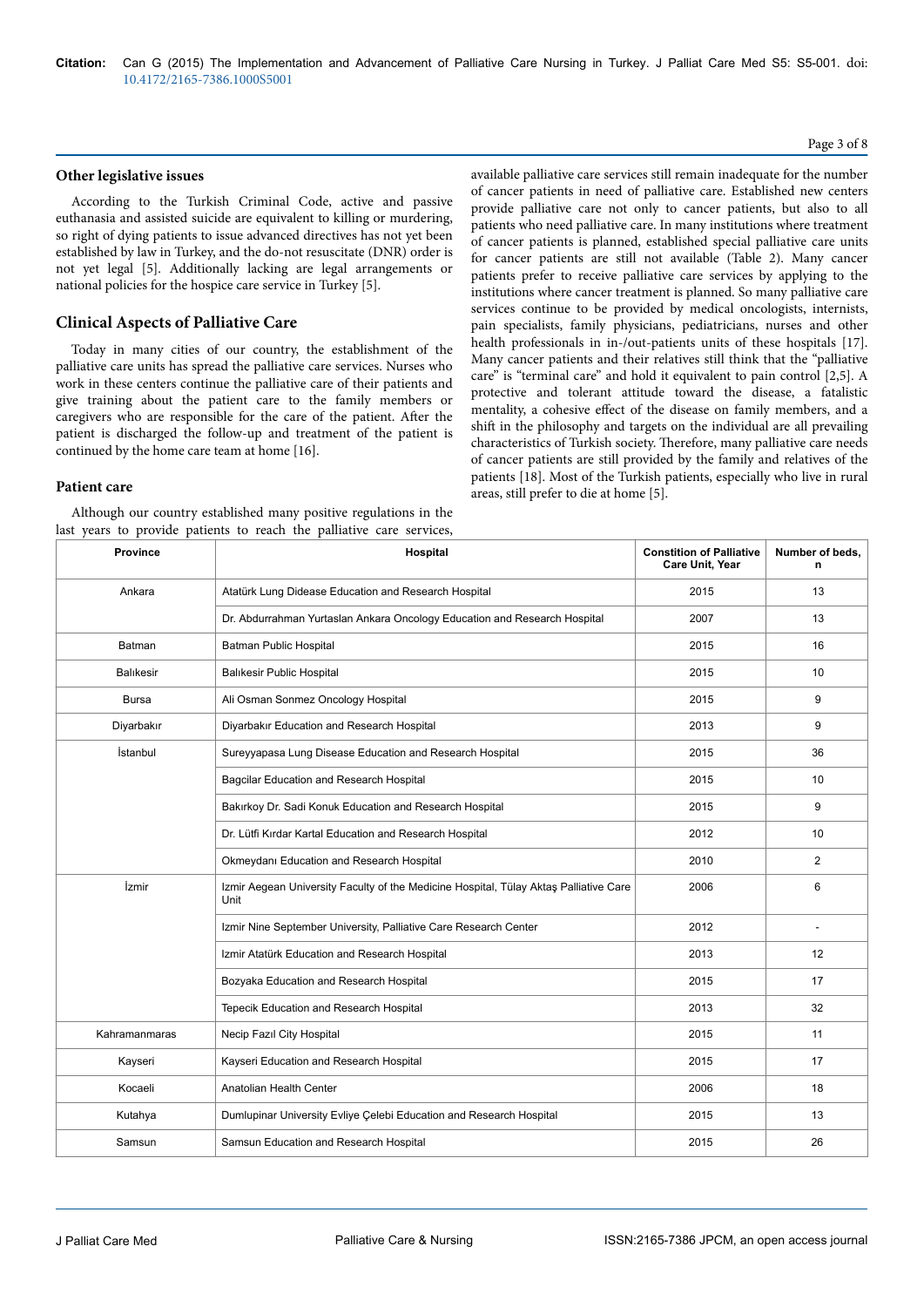## Page 4 of 8

| Trabzon | Trabzon Kanuni Education and Research Hospital | 2013 | 15 |
|---------|------------------------------------------------|------|----|
| Yozgat  | Yozgat Public Hospital                         | 2015 |    |

Table 2: Hospitals including both the cancer treatment unit and palliative care unit (as of September 2015).

#### **Fatalism and fear of cancer prevalent**

At the same time, some attitudes of patients and families toward illness or death can also prevent provision of proper palliative care to cancer patients in our country [3,4]. Some relatives of patients don't want the patient to be fully informed about her/his disease. So, talking about the disease with the patient can be difficult and is a frequently encountered problem in Turkey. Also, some patients don't want to hear the name of cancer and don't talk about it, because a cancer diagnosis may be regarded as death for them. Therefore, during the meeting with a patient and family, most health professionals act according to the patient or family wishes and cues. At the first meeting they ask the patient/family, "What is your illness/complaint? or "What do you need to know?" According to the patient's and relative's reply they decided how to talk to the patient [2-4].

## **Clinical nursing care**

Palliative care is provided to patients with cancer by nurses who have completed their undergraduate or graduate education; however, palliative care nursing is not recognized as a nursing specialty in Turkey [2]. Still there is no curriculum, graduate/postgraduate programs, or national certification programs for nurses on palliative care in Turkey [2,4]. Many nurses gain experience with palliative care from the courses they take during their nursing education and the palliative care education organized by the Ministry of Health and professional cancer congress [15].

Nurses providing palliative care, especially for those caring for dying patients, face many physical, psychological, social, and spiritual problems themselves. This type of care can be one of the most difficult experiences for nurses [19]. Talking about death with patients and relatives can be uncomfortable for them [19,20], even though they have received education on end of life [19]. Caring for these patients may cause the feelings of grief, helplessness, anxiety, and fear [19]. Nurses who work on these units are considered as personnel who works in a field that require specialty, and as noted, nurses who work on these units receive an additional payment for their work on the palliative care unit [14].

## **Palliative Care Nursing Education**

In our country, nursing education started in the year 1925 by the establishment of the first nursing school, is given at the university level today. In some nursing schools, the education program as the Master of Science (MSc) since 1968 and the Doctor of Philosophy (PhD) since 1972 is also carried out in nursing [21].

#### **Palliative care education**

Many compulsory and elective courses about the nursing care in the curriculum program of the undergraduate as well as graduate nursing education exist, but palliative care nursing education is provided by faculty members who usually work in the department of the Internal Medicine Nursing or carry out studies in the field of oncology within the scope of undergraduate and/or graduate education programs.

This is only optional and occurs only at some universities; therefore the scope of the palliative care nursing education varies from university to university. In undergraduate and graduate programs, the Internal Medicine Nursing course offers only one palliative care course (2-4 hours within the scope of a 14-week program) and in others is a separate course as an elective course (2-4 hours per week for 14 weeks) (Table 3). Within the scope of the Palliative Care Nursing course issues about the palliative care services in the world and in our country; crisis, death, loss, mourning process concepts; ensuring of the comfort of the patient whose death is approaching; support of the individual and family in the terminal phase and continuation of the quality of life; hospice services; the roles and responsibilities of the palliative care team are discussed [6].

Although many positive developments related to the provision of services in some hospitals exist, works related to the education and specialization of palliative care nurses are limited to palliative care education sessions held across the country. Нe objective to integrate palliative care education into undergraduate and graduate programs and to create professional palliative care teams has not been reached [7]. Currently, no Palliative Care Education Program exists in the nursing curriculum that is approved by the Higher Education Council (YOK). Palliative care courses are provided as a 2 hour course within the curriculum of some undergraduate and graduate nursing schools.

| <b>University</b>                                                                                           | <b>Course Name</b>                | Semester  | E/C |                | Р | <b>ECTS</b>    |
|-------------------------------------------------------------------------------------------------------------|-----------------------------------|-----------|-----|----------------|---|----------------|
| Undergraduate program                                                                                       |                                   |           |     |                |   |                |
| Bülent Ecevit University Zonguldak Health College   HEL210 Palliative Care<br><b>Nursing Department</b>     |                                   | III or IV | E   | $\overline{2}$ | 2 | 4              |
| Cankırı Karatekin Üniversitesi Health College   HEM405 Palliative Care Nursing<br><b>Nursing Department</b> |                                   | VIII      | E   | 2              |   | 3              |
| Hitit<br>College<br>University<br>Health<br>Department                                                      | Nursing   4610421 Palliative Care | VII       | E   | $\overline{2}$ | 0 | $\overline{2}$ |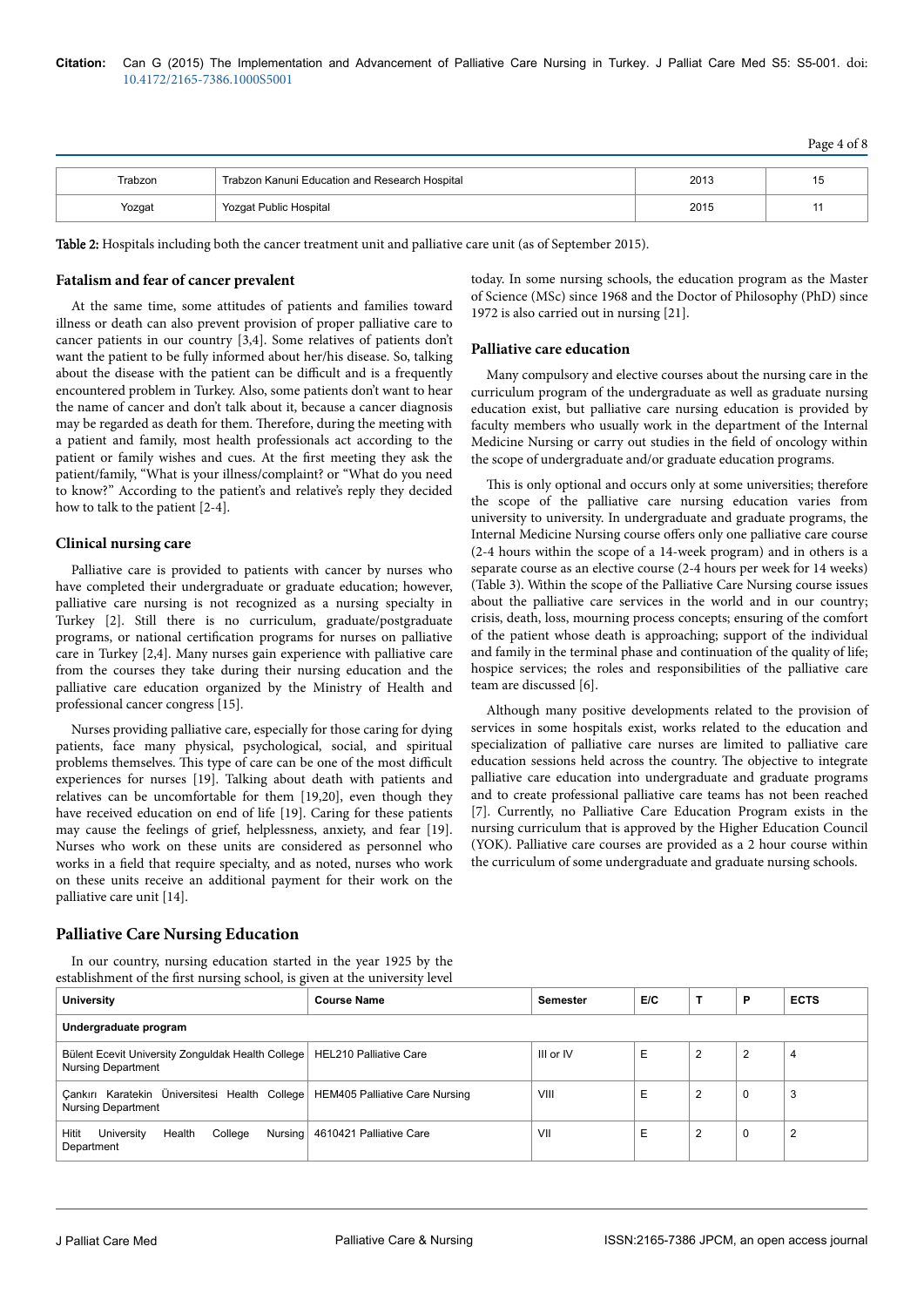|                                                                                            |                                                                                                                                                                                                                                                                    |                |   |                |             | $1$ age $\sigma$ or $\sigma$ |  |
|--------------------------------------------------------------------------------------------|--------------------------------------------------------------------------------------------------------------------------------------------------------------------------------------------------------------------------------------------------------------------|----------------|---|----------------|-------------|------------------------------|--|
|                                                                                            |                                                                                                                                                                                                                                                                    |                |   |                |             |                              |  |
| Kafkas University Kars Health College Nursing<br>Department                                | <b>BSD-412 Palliative Care</b>                                                                                                                                                                                                                                     | VIII           | E | $\overline{2}$ | 0           | 3                            |  |
| Nineteen May University Samsun Health College<br><b>Nursing Department</b>                 | <b>HEM217 Palliative Care</b>                                                                                                                                                                                                                                      | $\mathbf{m}$   | E | $\overline{2}$ | $\Omega$    | 2                            |  |
| Baskent University Faculty of Health Sciences<br>Department of Nursing and Health Services | <b>HSH417 Palliative Care</b>                                                                                                                                                                                                                                      | ٠              | E | 2              | 0           | 5                            |  |
| Istanbul Science University Florence Nightingale<br><b>Nursing College</b>                 | <b>Palliative Care</b>                                                                                                                                                                                                                                             | $\vee$         | E | $\overline{2}$ | $\Omega$    | $\overline{2}$               |  |
| Toros University Faculty of Health Sciences<br>Department of Nursing and Health Services   | <b>HEM 211 Palliative Care</b>                                                                                                                                                                                                                                     | $\mathbf{III}$ | E | $\overline{2}$ | 0           | 3                            |  |
| <b>Master Program</b>                                                                      |                                                                                                                                                                                                                                                                    |                |   |                |             |                              |  |
| Ege University Faculty of Nursing Oncology<br>Nursing Master Program                       | Palliative Care and End of Life Care                                                                                                                                                                                                                               | $\mathbf{III}$ | C | 3              | 0           | 6                            |  |
| Nine September University Faculty of Nursing                                               | <b>Palliative Care Nursing</b>                                                                                                                                                                                                                                     |                |   | 2              |             | 4                            |  |
| Afyon Kocatepe University Afyon Health College<br><b>Nursing Department</b>                | Palliative Care and End of Life Care                                                                                                                                                                                                                               |                |   | 2              |             | 4                            |  |
| Yildirim Beyazit University Faculty of Health<br><b>Sciences Nursing Department</b>        | Palliative and End of Life Care                                                                                                                                                                                                                                    |                |   | 3              |             | $\overline{7}$               |  |
| <b>Doctoral Program</b>                                                                    |                                                                                                                                                                                                                                                                    |                |   |                |             |                              |  |
| Ege University Faculty of Nursing                                                          | Palliative Care in Chronic Diseases                                                                                                                                                                                                                                |                | E | $\overline{2}$ | $\mathbf 0$ | 4                            |  |
| Adnan Menderes Aydın Health College Nursing<br>Department                                  | Oncology Nursing and Palliative Care                                                                                                                                                                                                                               |                |   |                |             |                              |  |
|                                                                                            | E: Elective, C: Compulsory, T: Theoretical, P: Practice, ECTS: European Credit Accumulation and Transfer System (The ECTS credit is a number which describes the<br>quantity of homework, study and responsibility given to the student for completing the course) |                |   |                |             |                              |  |

Table 3: Palliative care education in nursing school curricula.

## **Palliative care nursing as a specialty**

In our country, there are many identified specialist areas like oncology nursing, diabetes nursing, and home care nursing in the scope of the nursing law; however, palliative care nursing is not recognized as a nursing specialty in Turkey. Unfortunately, the roles and responsibilities of palliative care nursing under the current directive are not defined

 $D_{200}$  5 of 9

Currently, palliative care nursing is reported as the roles and responsibilities of oncology nurses who give care during the palliative care process (Table 4) [15].

The nurse provides to the individual and its family a continuous emotional support.

She/he eveluates the patient's pain and other symptoms and provides their management, informs the individual and its family about making the symptom control at home.

She/he gives the required information to the individual and its family for reaching the hospital and emergency services.

She/he improves the quality of life of the individual by helping to maintain its independence and control during the daily care and to make its elections.

She/he determines the social supports for the individual and its family and helps them to receive support.

She/he informs the individual and its family about the financial significance of the disease and economic support that they can receive.

Table 4: Roles and responsibilities of nurses who give a palliative care service in Turkey.

In order to offer qualitative palliative care services in our country, necessary legislation must be incorporated as soon as possible, so the palliative care nurses can specialize and palliative care nursing can be defined as a specialty.

In our country, the interest in the palliative care nursing education has increased in the last years, especially after the year 2010. At that time, there was a significant increase in the number of education programs about palliative care, but moving forward, it is important to make palliative care nursing educations legal to provide specialization in the palliative care nursing [2,17].

#### **Nursing testimonials**

Lack of awareness of palliative care is one of the most frequently reported barriers to the development of palliative care in our country [2,22]. More than half of the healthcare professionals had not received any education in palliative care [22]. Again, no certificate programs are approved by the Ministry of Health for Palliative Care Nursing [2]. However, nurses would like to be informed about palliative care principles and practice [17].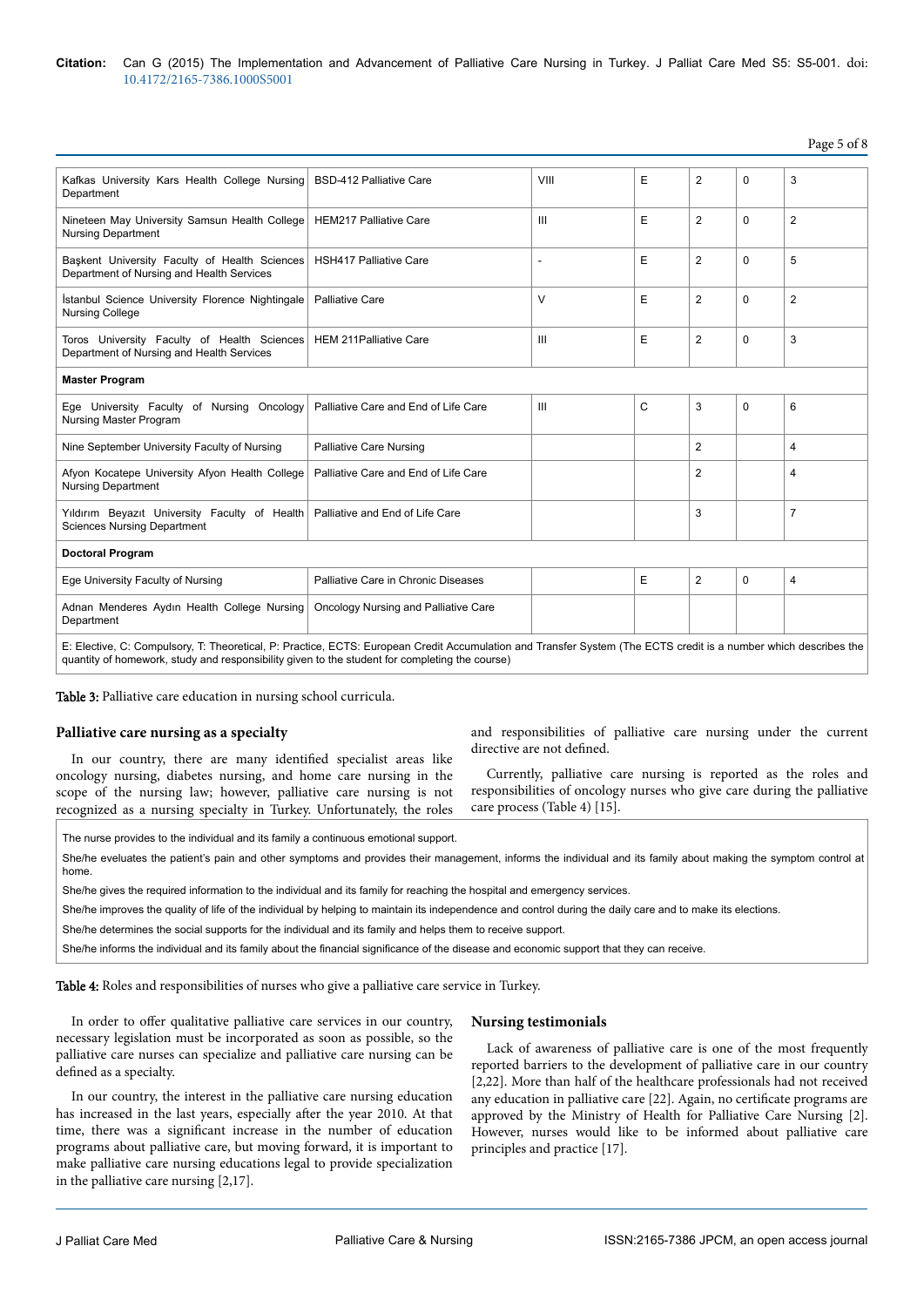In our country, development of the palliative care nursing is important to reorganize the undergraduate and graduate curriculum programs in the future in such a way to cover the palliative care nursing education and create and execute after education certificate programs approved by the ministry [2,17]. Some nurses improve their knowledge and skills about palliative care by participating in congresses, symposiums, meetings, courses and workshops organized in our country and international meetings. Нese postgraduate learning programs rely mostly on reading material without clinical training [2].

But some of them gain experience about the palliative care services by going to the palliative care centers in other countries by taking advantage of different scholarships and contribute to the development of the palliative care services in our country. One of these nurses is Ayfer Elçigil who in 2006 received education about palliative care during a 6-month fellowship at New York Calvary Hospital. Нe Assoc. Prof. Ayfer Elçigil who works as faculty member at the Nursing College of the Koç University, now organizes meetings and develops courses to provide the widespread of the palliative care nursing in our country today.

## **Nursing organizations**

The Oncology Nurses Association takes an active role in the widespread education about palliative care nursing. It works in cooperation with the Ministry of Health, University Institutions and other Oncology Associations countrywide and continues the Palliative Care Nursing Educations and gives support by participating as an educator in meetings organized by other institutions.

Oncology nurses also participate in the Palliative Care Education courses organized by different international organizations such as the Public Hospitals Union, Oncology Nurses Association, Medical Associations and MECC, ESMO to improve their knowledge and experiences about the palliative care (Table 5) [4,5].

| Date                    | <b>Symposium/Course</b>                                                                       | <b>Organization/Place</b>                                                                                                                                                               | City                       |
|-------------------------|-----------------------------------------------------------------------------------------------|-----------------------------------------------------------------------------------------------------------------------------------------------------------------------------------------|----------------------------|
| May 4-6, 2015           | <b>Palliative Care Nursing Course</b>                                                         | Koç University Nursing, College Semahat Arsel Nursing<br>Education and Research Center (Sanerc)                                                                                         | Istanbul                   |
| April 10, 2015          | <b>Palliative Care Nursing Course</b>                                                         | In cooperation with the Respiratory Research Association of<br>Turkey, Atatürk Chest Diseases and Chest Surgery Education<br>and Research Hospital, and Oncology Nursing Society        | Ankara                     |
| June 11-13, 2014        | ELNEC (End of Life Nursing Education<br>Consortium) Palliative and End of Life Care<br>Course | In cooperation with the Oncology Nursing Society and Baskent<br>University                                                                                                              | Ankara                     |
| April 3-4, 2014         | Palliative Care Symposium                                                                     | In cooperation with the Yeditepe University, Faculty of Health<br>Sciences Nursing Department and T.R. Ministry of Health,<br>Association of Northern and the Southern Public Hospitals | İstanbul                   |
| February 27-28, 2014    | III. Palliative Care Nursing Course                                                           | In cooperation with the Dr. Abdurrahman Yurtaslan Ankara<br>Oncology Education and Research Hospital and Oncology<br><b>Nursing Society</b>                                             | Ankara                     |
| November 16, 2013       | TAKD Palliative care workshop in lung<br>cancers                                              | 9 September University                                                                                                                                                                  | <i><u><b>Izmir</b></u></i> |
| September 27-29, 2013   | <b>NCCN Palliative Care Course</b>                                                            | Ankara University                                                                                                                                                                       | Ankara                     |
| September 19-20, 2013   | Palliative Care and Hospice Symposium                                                         | <b>Bezmialem Foundation University</b>                                                                                                                                                  | İstanbul                   |
| May 23, 2013            | Palliative Care Symposium                                                                     | Aegean University Faculty of Medicine                                                                                                                                                   | <i><u><b>Izmir</b></u></i> |
| February 23-26, 2012    | Palliative Care and Supportive Treatment<br>Course in Patients with Lung Cancer               | 5. National Lung Cancer Congress                                                                                                                                                        | İstanbul                   |
| February 10-11, 2012    | I. Palliative Care Nursing Course                                                             | <b>Oncology Nursing Society</b>                                                                                                                                                         | Ankara                     |
| January 29, 2010        | Palliative Care Meeting                                                                       | Okmeydani Hospital                                                                                                                                                                      | İstanbul                   |
| March 21-22, 2008       | Basic Principles Nurses Education Course in<br><b>Palliative Care</b>                         | Tülay Aktaş Oncology Hospital                                                                                                                                                           | <i><u><b>Izmir</b></u></i> |
| March 21-22, 2008       | Palliative Care Symposium in Oncology<br>Patients                                             | Tülay Aktaş Oncology Hospital                                                                                                                                                           | <i><u><b>Izmir</b></u></i> |
| April 7-8, 2006         | Palliative Approach Symposium in Cancer &<br>Home Care Course                                 | XI. Aegean Oncology Days                                                                                                                                                                | <i><u><b>Izmir</b></u></i> |
| November 17 to 18, 2006 | ESMO course on Palliative Care in Cancer                                                      | <b>Medical Oncology Association</b>                                                                                                                                                     | Ankara                     |
| April 7 and 8, 2006     | The Palliative Approach Symposium                                                             | With partnership of the Aegean University Cancer Research<br>and Practice Center and the Department of Internal Diseases<br>Nursing of the Aegean University School of Nursing          | Izmir                      |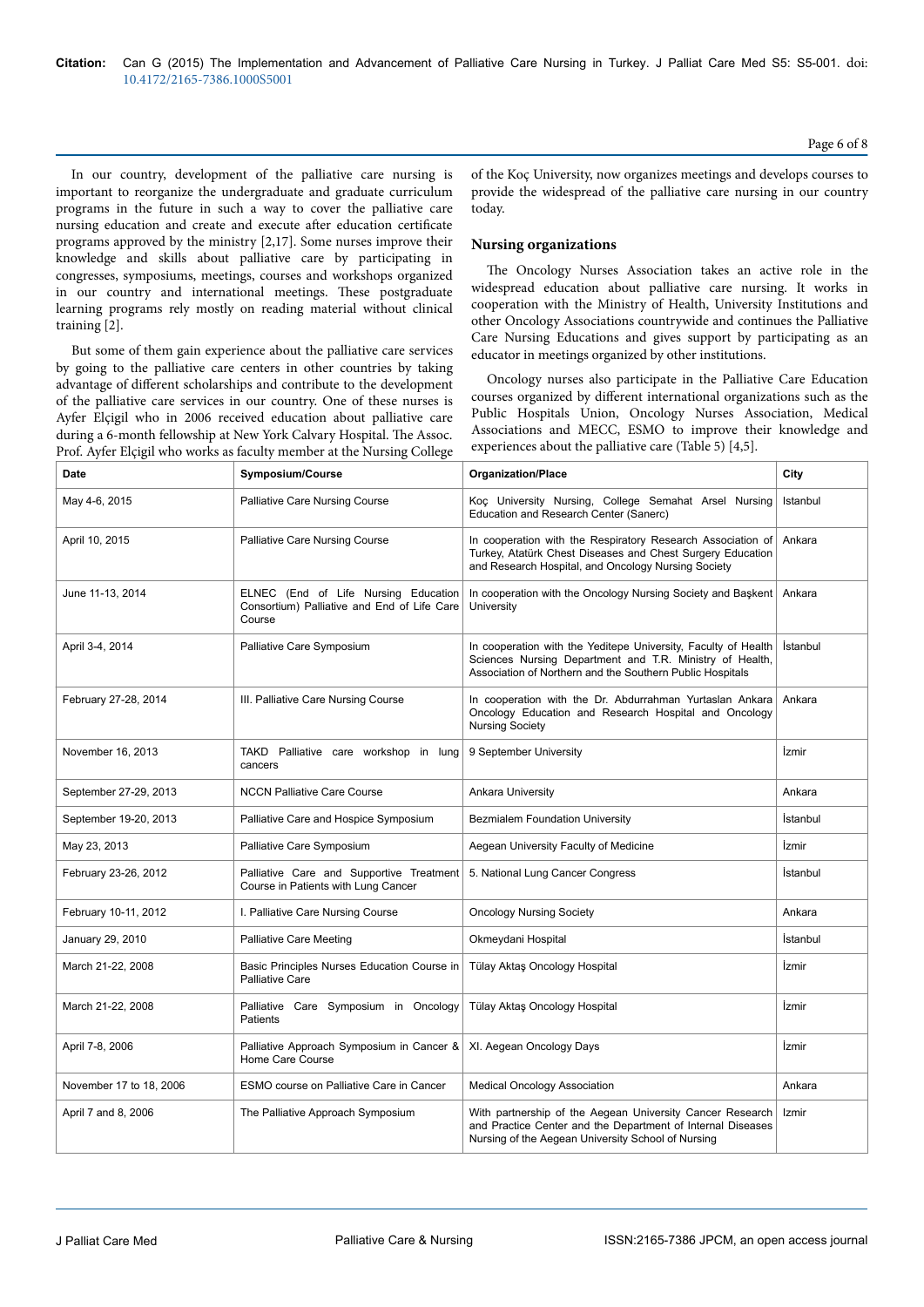| October 7 to 9, 2004                                                                                                                              | and hospice                                                                               | International interim meeting on home care   Medical Oncology Association (Joint meeting with MASCC) | Istanbul |  |  |  |
|---------------------------------------------------------------------------------------------------------------------------------------------------|-------------------------------------------------------------------------------------------|------------------------------------------------------------------------------------------------------|----------|--|--|--|
| May 16 to 17, 2003                                                                                                                                | First postgraduate education: palliative care   Medical Oncology Association<br>in cancer |                                                                                                      | Ankara   |  |  |  |
| ESMO: European Society for Medical Oncology; MASCC: Multinational Association of Supportive Care in Cancer, TAKD: Turkish Lung Cancer Association |                                                                                           |                                                                                                      |          |  |  |  |

Table 5: Examples of palliative care meetings organized in Turkey.

# **Nursing Research in Palliative Care**

Although some palliative care units were established in our country since 2006, the number of nursing studies published on palliative care in national and international literature is very limited, and it is still impossible to obtain results of the palliative care services provided in our country (number of patients who receive a palliative care, number of nurses who work in these units, costs, etc.).

Some studies are available. One evaluated the opinions of nurses about the establishment and widening of the palliative care services [17,22], and the emotional impact level of nurses who give care to dying patients was questioned  $[19,20]$ . Additionally, the effect of the case management approach on the palliative care services was evaluated [23].

The results of these studies revealed that nurses working with cancer patients have higher awareness about palliative care [17], caring for dying patients is one of the most difficult aspects of the nursing profession [19,20] and most of the nurses had difficulty in talking to oncology patients about end-of-life issues [20]. However, these studies stated that palliative care should be provided in comprehensive professional palliative care centers by the staff trained according to contemporary standards and guidelines [17] and that palliative care based on the case management program can be used in the management of the palliative cancer patients [23].

Lack of awareness of palliative care and the lack of educational resources in this field continue to be the most frequently reported barriers in development of the palliative care in Turkey. Palliative care education should be included in nursing/midwifery curriculum and in-service education programs should be established [22,24].

# **Conclusions**

Consequently, in our country, most legal regulations about the provision of the palliative care services are almost completed. In many institutions, new palliative care units were established which provide a palliative care service, and works for the prospective dissemination of this service across the country continue.

To provide a more effective provision of the palliative care service in our country, in the future, the palliative care concept should be integrated in the curriculum of all nursing schools; and public awareness of palliative care should be increased by educational materials and media programs; partnership with community-based organizations that work with the palliative care patients should be established.

To assess the effectiveness of the palliative care services courses, clinical trials and congress on the palliative care should be planned, and in the planning of the care palliative care guidelines should be established based on the cultural structure of our country.

## **References**

- 1. [World Health Organization \(2007\) Cancer control : knowledge into](http://www.who.int/cancer/modules/en/) [action : WHO guide for](http://www.who.int/cancer/modules/en/) effective programmes.
- 2. Elcigil A (2011) Нe [current status of palliative care in Turkey: a nurse's](http://www.ncbi.nlm.nih.gov/pubmed/21448043) [perspective. J Pediatr Hematol Oncol 33 Suppl 1:S70-S72.](http://www.ncbi.nlm.nih.gov/pubmed/21448043)
- 3. [Bingley A, Clark D \(2009\) A comparative review of palliative care](http://www.ncbi.nlm.nih.gov/pubmed/18823750) [development in six countries represented by the Middle East Cancer](http://www.ncbi.nlm.nih.gov/pubmed/18823750) [Consortium \(MECC\). J Pain Symptom Manage 37: 287-296.](http://www.ncbi.nlm.nih.gov/pubmed/18823750)
- 4. [Ozcelik H, Fadiloglu C, Karabulut B, Uyar M \(2010\) Palliative Care](http://www.ncbi.nlm.nih.gov/pubmed/21268524) [Activity in the Field of Oncology in Turkey. Journal of Palliative Care 26:](http://www.ncbi.nlm.nih.gov/pubmed/21268524) [305-310.](http://www.ncbi.nlm.nih.gov/pubmed/21268524)
- 5. [Komurcu S \(2011\) Current status of palliative care in Turkey. J Pediatr](http://www.ncbi.nlm.nih.gov/pubmed/21448046) [Hematol Oncol 33 Suppl 1:S78-80.](http://www.ncbi.nlm.nih.gov/pubmed/21448046)
- 6. Turgay G (2010) Saglik Personelinin Palyatif Bakima İliskin Gorusleri [Turkish healthcare professionals' views on palliative care.]. TC. Baskent Universitesi Saglik Bilimleri Enstitusu Master Нesis
- 7. Tuncer M (2009) Ulusal Kanser Programı 2009-2015. TC Sağlık Bakanlığı Kanserle Savaş Dairesi Başkanlığı Yayını. Bakanlık Yayın 1-112.
- 8. Turkish Ministry of Health (2010) Directive About the Procedures and Principles of Health Services at Home Offered by the Ministry of Health.
- 9. Bozkurt İ, Taş Ş (2013) İstanbul'da Evde Sağlik Hizmetleri ve Evde Sağlik Hizmetleri İstanbul Çaliştayı Raporu.
- 10. (2010) Türkiye Onkoloji Hizmetleri Yeniden Yapılanma Programı 2010-2023. TC Sağlık Bakanlığı Tedavi Hizmetleri Genel Müdürlüğü, Ankara
- 11. Turkish Ministry of Health (2015) Directive About the Application Procedures and Principles of Palliative Care.
- 12. Turkish Ministry of Health (2015) Palliative Care Centers Current Status.
- 13. Kurumu SG (2014) Sosyal Güvenlik Kurumu Sağlik Uygulama Tebliğinde Değişiklik Yapilmasina Dair Tebliğ. Resmi Gazete.
- 14. (2015) Directive About the Additional Payment to the Staff Who Works in Health Facilities Depending on the Public Hospitals Authority in Turkey. Resmi Gazete.
- 15. Ministry of Health (2010) Nursing Directive.
- 16. Kabalak AA (2013) Türkiyede Palyatif Bakım 2014 Güncel Gelişmeler, Gereksinimler. Anestezi Dergisi. Journal of Anesthesia 22: 121-123.
- 17. [Kafadar D, Ince N, Akcakaya A, Gumus M \(2015\) Evaluation of](http://www.ncbi.nlm.nih.gov/pubmed/26107219) [Managerial Needs for Palliative Care Centers: Perspectives of Medical](http://www.ncbi.nlm.nih.gov/pubmed/26107219) [Directors. Asian Pac J Cancer Prev 16: 4653-4658.](http://www.ncbi.nlm.nih.gov/pubmed/26107219)
- 18. [Gültekin M, Özgül N, Olcayto E, Tuncer AM \(2010\) Turkiye'de Palyatif](http://kanser.gov.tr/bilgi-dokumanlar/makaleler/99-palyatif-bakim-durumu.html) [Bakim Hizmetlerinin Mevcut Durumu. Türk Jinekolojik Onkoloji Dergisi](http://kanser.gov.tr/bilgi-dokumanlar/makaleler/99-palyatif-bakim-durumu.html) [1: 1-6.](http://kanser.gov.tr/bilgi-dokumanlar/makaleler/99-palyatif-bakim-durumu.html)
- 19. [Cevik B, Kav S \(2013\) Attitudes and experiences of nurses toward death](http://www.ncbi.nlm.nih.gov/pubmed/23151504) [and caring for dying patients in Turkey. Cancer Nurs 36:E58-65.](http://www.ncbi.nlm.nih.gov/pubmed/23151504)
- 20. Oflaz [F, Arslan F, Uzun S, Ustunsoz A, Yilmazkol E, et al. \(2010\) A survey](http://www.ncbi.nlm.nih.gov/pubmed/20402434) of emotional difficulties [of nurses who care for oncology patients. Psychol](http://www.ncbi.nlm.nih.gov/pubmed/20402434) [Rep 106: 119-30. doi: 10.2466/pr0.106.1.119-130](http://www.ncbi.nlm.nih.gov/pubmed/20402434)
- 21. [Can G \(2010\) Nursing education in Turkey. Nurse Educ 35: 146-147.](http://www.sciencedirect.com/science/article/pii/S0260691709001026)
- 22. [Turgay G, Kav S \(2012\) Turkish healthcare professionals' views on](http://www.ncbi.nlm.nih.gov/pubmed/23413762) [palliative care. J Palliat Care 28: 267-273.](http://www.ncbi.nlm.nih.gov/pubmed/23413762)